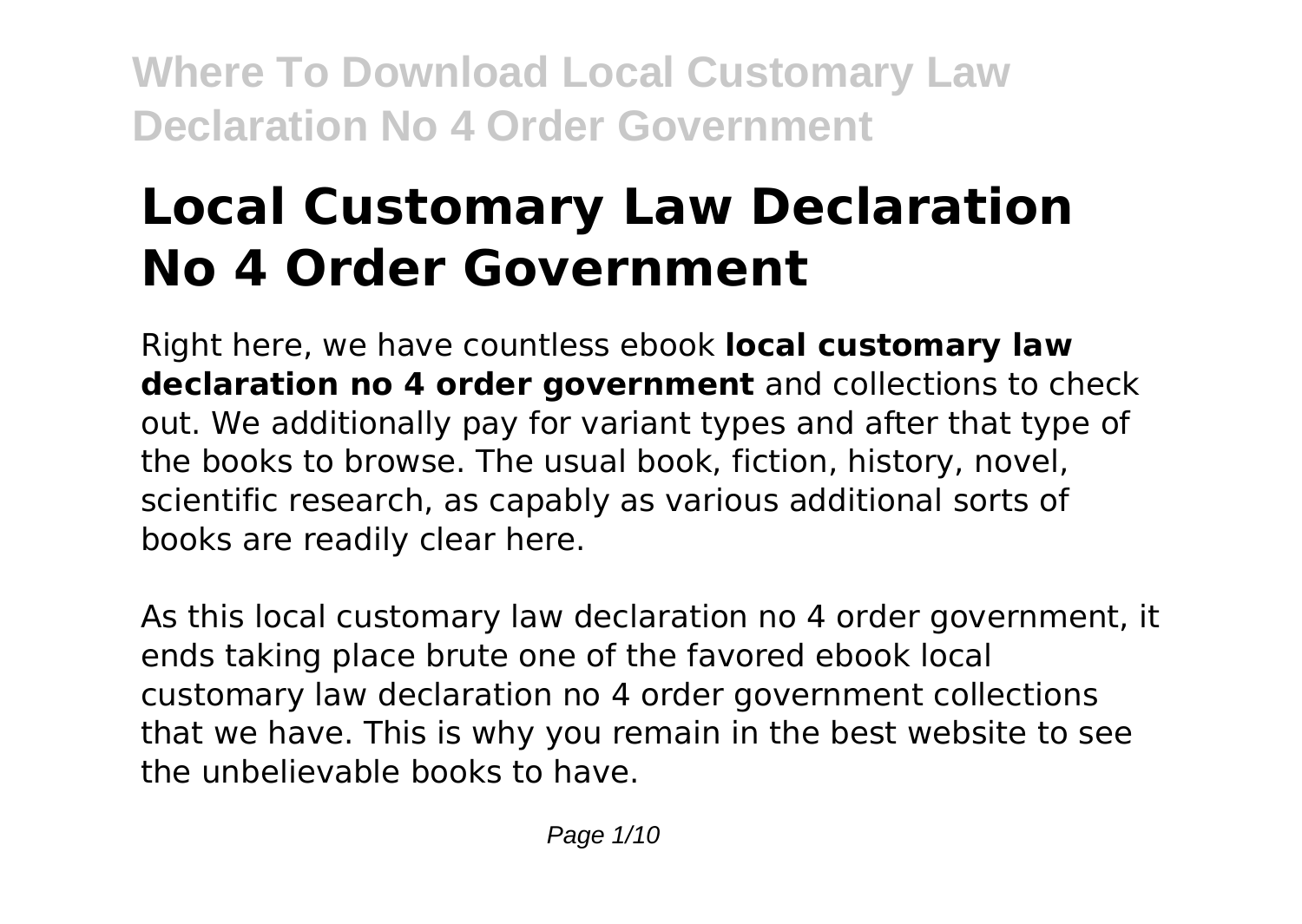What You'll Need Before You Can Get Free eBooks. Before downloading free books, decide how you'll be reading them. A popular way to read an ebook is on an e-reader, such as a Kindle or a Nook, but you can also read ebooks from your computer, tablet, or smartphone.

### **Local Customary Law Declaration No**

LOCAL CUSTOMARY LAW (DECLARATION) (NO.4) ORDER Government Notice No. 436 of 1963 Legal Citation for First Schedule: Local Customary Law (Declaration) (No. 4) Order, Government Notice (GN) 436/1963, Schedule 1, Laws on Guardianship [Sheria za Ulinzi], inJudicature and Application of Laws Act, TANZ.

### **LOCAL CUSTOMARY LAW (DECLARATION) (NO.4) ORDER Government ...**

Local Customary Law (Declaration) (No. 4) Order (G.N. No.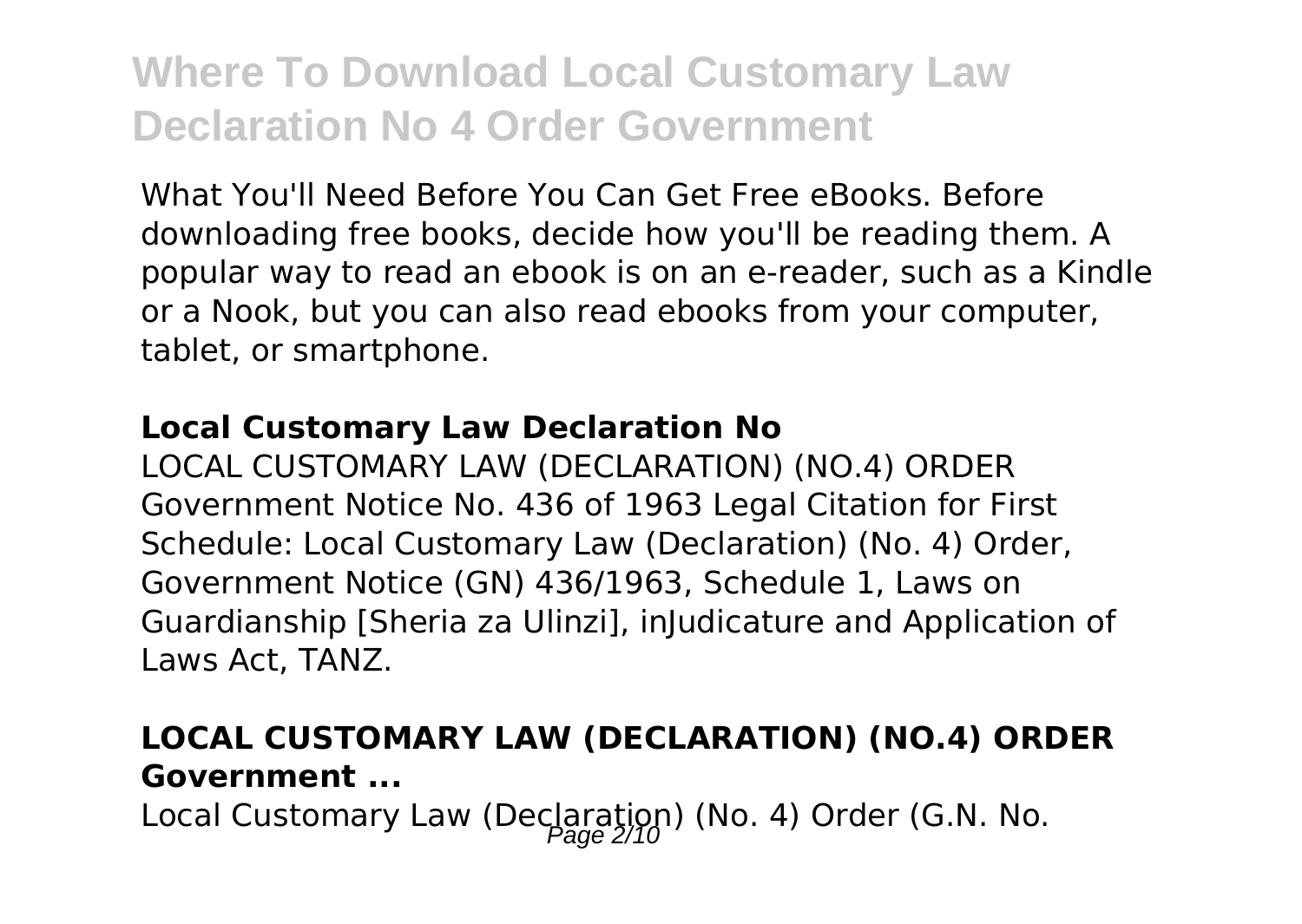436/1963).

### **Local Customary Law (Declaration) (No. 4) Order (G.N. No ...**

Local Customary Law (Declaration) (No. 4) Order 436 of 1963. Download (60.8 KB) View Website. Year: 1963.

### **Tanzania Local Customary Law - LandWise from Resource Equity**

Tanzania Local Customary Law - Local Customary Law (Declaration) (No. 4) Order 436 of 1963

**Tanzania Local Customary Law - Local Customary Law ...** TANZANIA LAWS AND GOVERNMENT REGULATIONS (SHERIA NA KANUNI ZA SERIKALI TANZANIA)-BY DENIS MARINGO: LOCAL CUSTOMARY LAW (DECLARATION) (NO.4) ORDER, 1963, GN 436/1969 TANZANIA LAWS AND GOVERNMENT REGULATIONS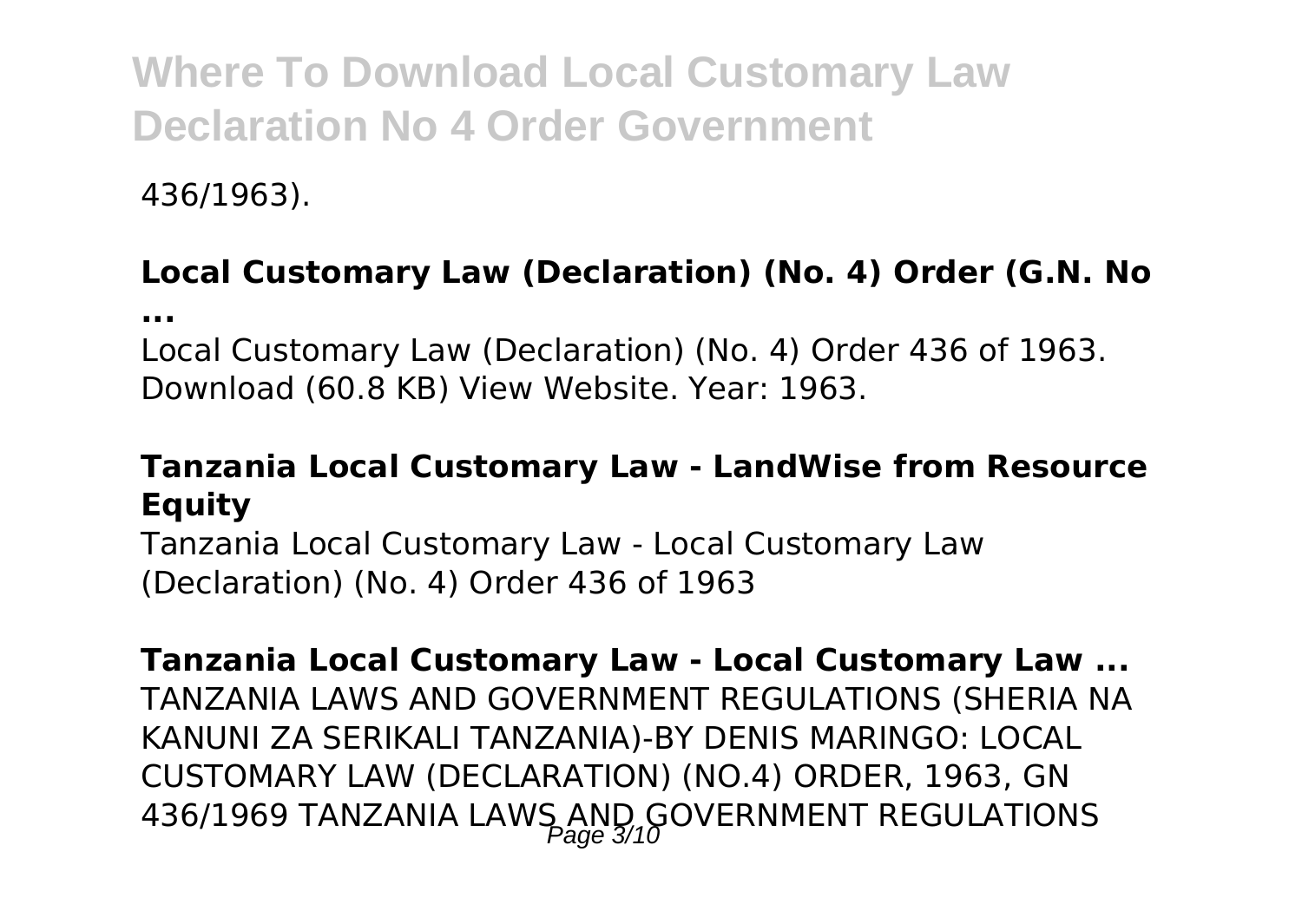(SHERIA NA KANUNI ZA SERIKALI TANZANIA)-BY DENIS MARINGO Wednesday, March 20, 2013

### **LOCAL CUSTOMARY LAW (DECLARATION)(NO.4) ORDER, 1963, GN ...**

LOCAL CUSTOMARY LAW (DECLARATION) ORDER IN 1963 (G.N. 279 OF 1963) Ordering/Inquiries: SMS only: 0719270067 (Tanzania Country Code: +255) dnmaringo@gmail.com. No voice calls accepted! Posted by DENIS MARINGO at 3:36 AM. Email This BlogThis! Share to Twitter Share to Facebook Share to Pinterest.

### **LOCAL CUSTOMARY LAW (DECLARATION) ORDER IN 1963 (G.N. 279 ...**

Naturally, the importing of common law was hindered by the need to respect and preserve customary notions of justice. Where a divergence between common law principles and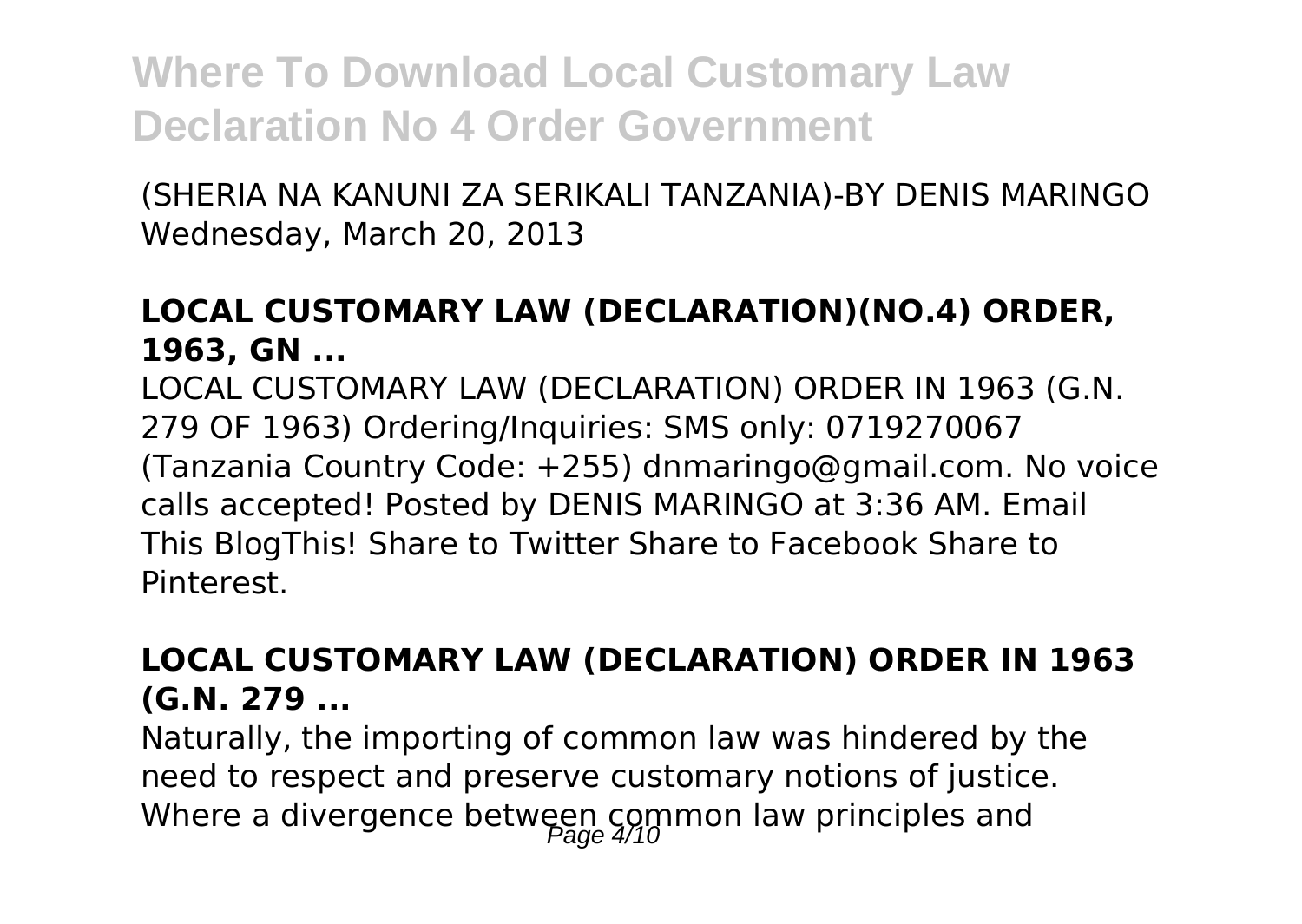customary laws exists, the former must be modified as to prevent it from operating unjustly and oppressively on the locals. 14 Such was illustrated in common law's recognition ...

#### **Local Customary Laws - Lawaspect.com**

· The person writing the declaration must be over the age of 18, competent to testify, and offer testimony of which he or she has actual, personal knowledge. Minor children involved in the family law case should never write declarations. · The top of the declaration must contain a caption.

**How to Write a Declaration in Washington State - Legal ...** of customary law Act No. 55 of 1963 (a) between members of a community in which rules of customary law relevant to the matter are established and accepted, or between a member of one community and a member of another community if the rules of customary law of both communities make similar provision for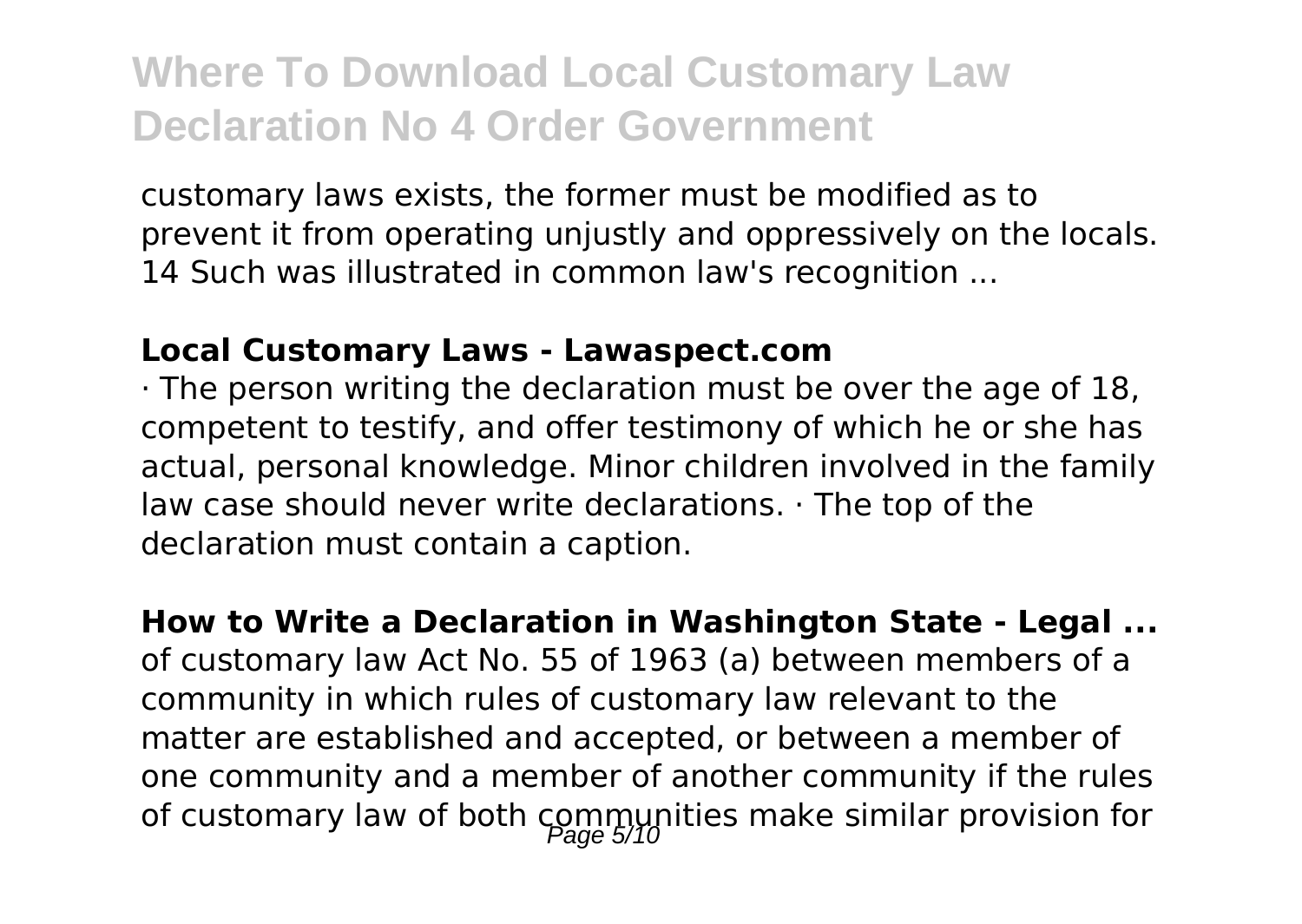the matter;

### **JUDICATURE AND APPLICATION OF LAWS ACT CAP 358**

local court rules. Some motions have special declaration forms.. If you need a declaration for a particular motion, you may need a special form used just for that motion. Example: A Declaration: Personal Service Could Not be Made in Washington form. Our website, www.washingtonlawhelp.org, has a list of family law packets for many different motions.

# **HOW TO WRITE A DECLARATION -**

## **WashingtonLawHelp.org**

It is a broad principle of property law that, if something has gone on for a long time without objection, whether it be using a right of way or occupying land to which one has no title, the law will eventually recognise the fact and give the person doing it the legal right to continue. It is known in case law as "customary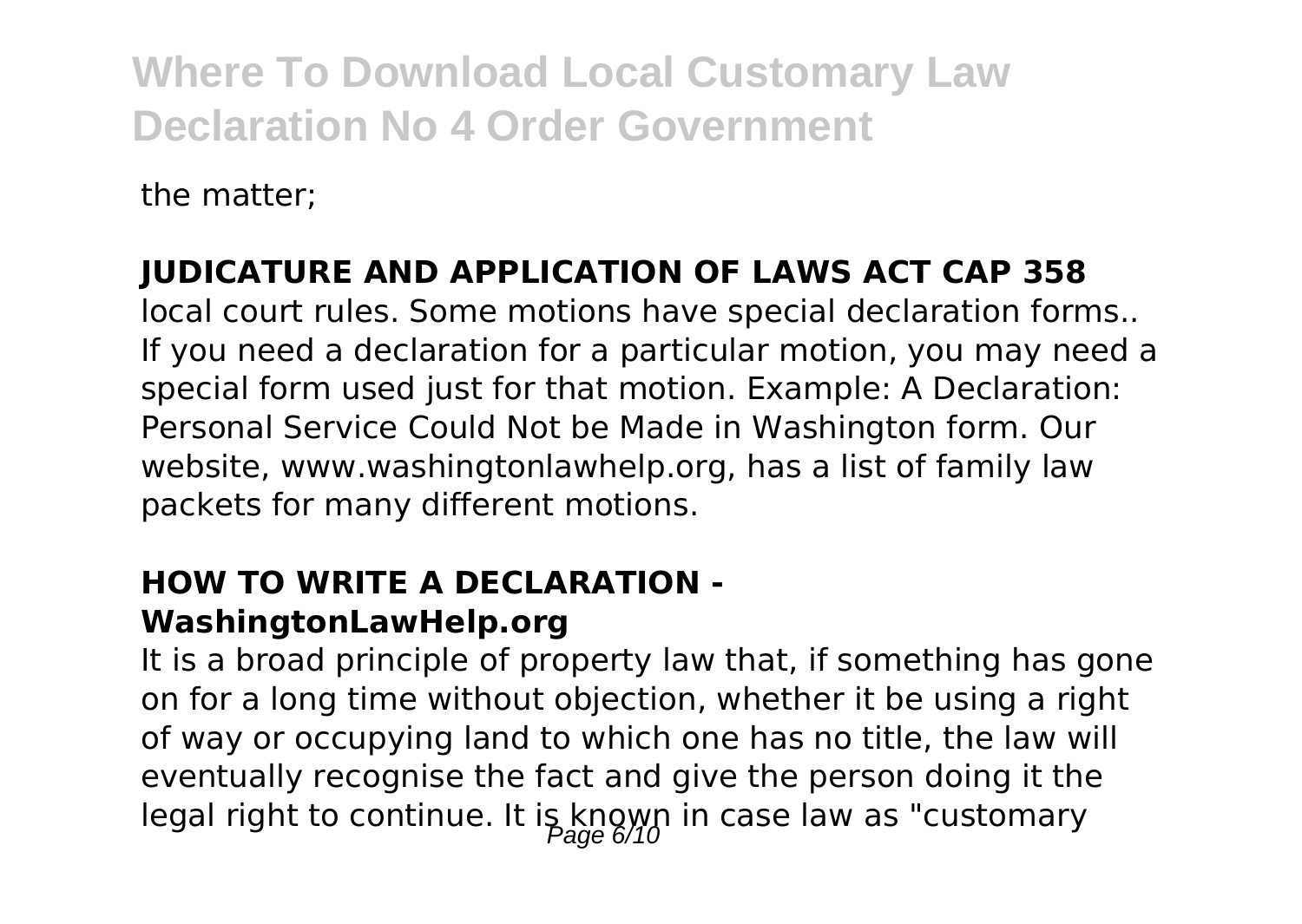rights".

## **Customary law - Wikipedia**

Local Customary Law (Declaration) (No. 4) Order, Government Notice (GN) 436/1963, Second Schedule, Laws on Inheritance [Sheria za Urithi], rule 27 in Judicature and Application of Laws Act, T ANZ...

### **(PDF) Inheritance Law in Tanzania: The Impoverishment of ...**

The relevant rules are found in the Second Schedule to the Local Customary Law A (Declaration)(No.4) Order, 1963. The relevant rules are reproduced in English translations by R.W. James and G.M. Fimbo in their book titled Customary Land Law of Tanzania, First Edition at page 166. These are rules 11, 12 and 13 and they read: B 11.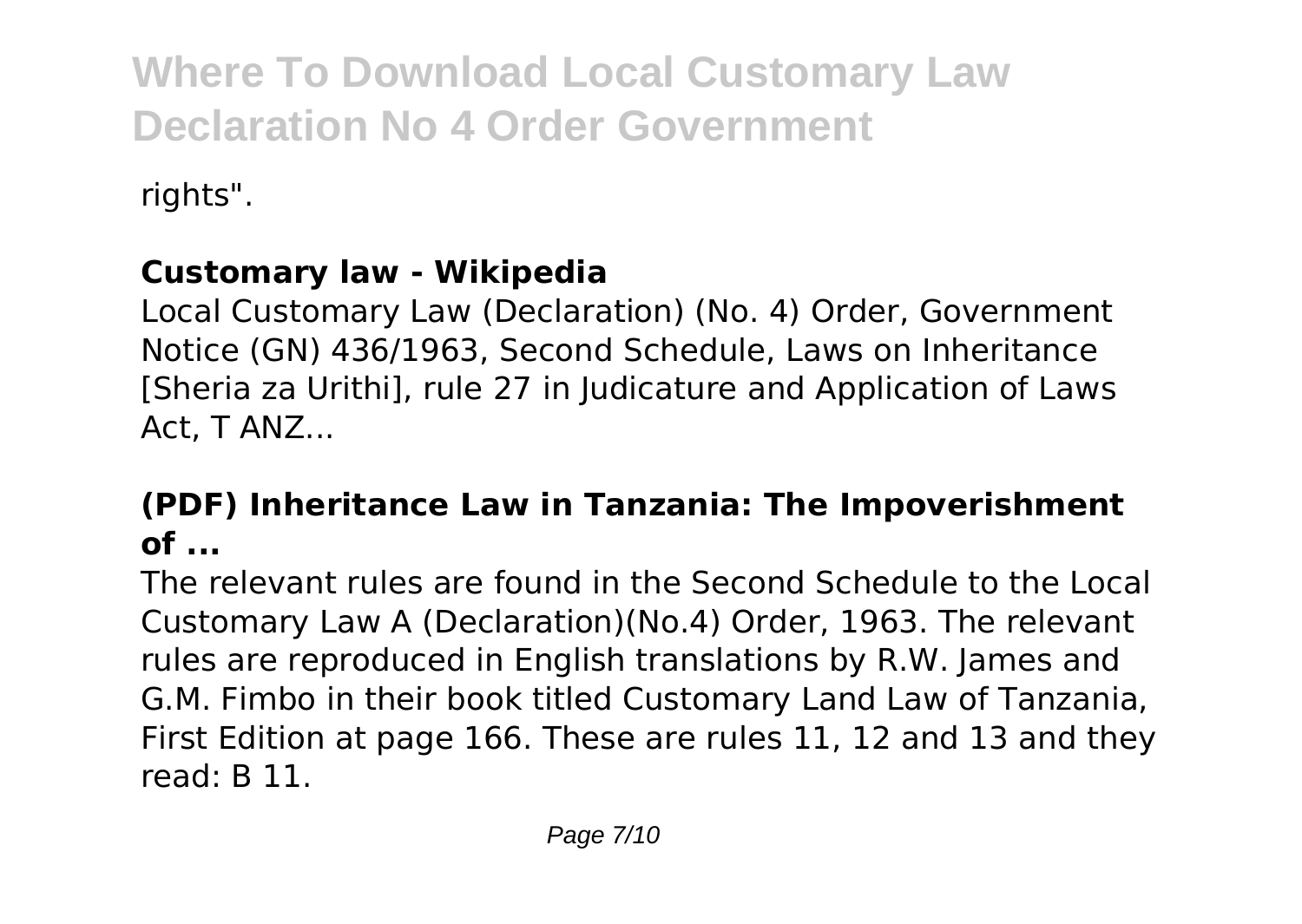### **MAAGWI KIMITO v GIBENO WEREMA 1985 TLR 132 (CA)**

A list of the individual privately-owned properties the county wants a judge to open to the public through a declaration of recreational customary use is included in the complaint.

## **Walton County seeks declaration of customary use - News**

**...**

customary laws: under the Local Customary Law (Declaration No. 4) Order 1963, a widow cannot inherit property of the deceased husband. The government has stated its intention to review discriminatory laws that prevent

#### **TANZANIA - Africa4WomensRights**

Customary international law is an aspect of international law involving the principle of custom. Along with general principles of law and treaties, custom is considered by the International Court of Justice, jurists, the United Nations, and its member states to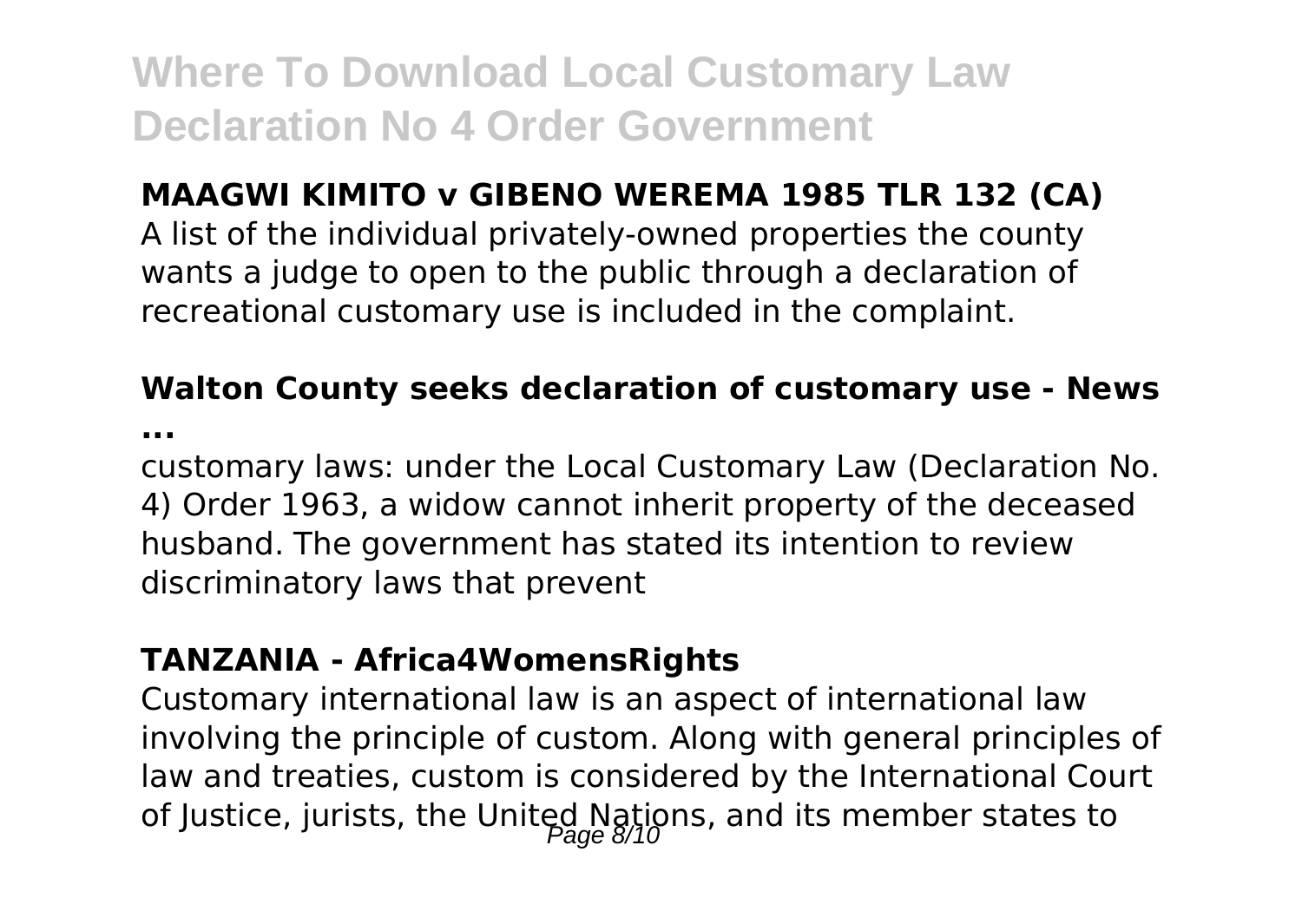be among the primary sources of international law.. Many governments accept in principle the existence of customary international law ...

### **Customary international law - Wikipedia**

"On Saturday [Feb. 29] the governor issued a state of emergency, King County has issued an emergency declaration and I issued a proclamation of local emergency Monday [March 2] afternoon ...

### **Redmond Reporter**

The action would bring the county into compliance with a law created in 2018 through passage of H.B. 631, which stated customary use issues must be decided by a court of law.